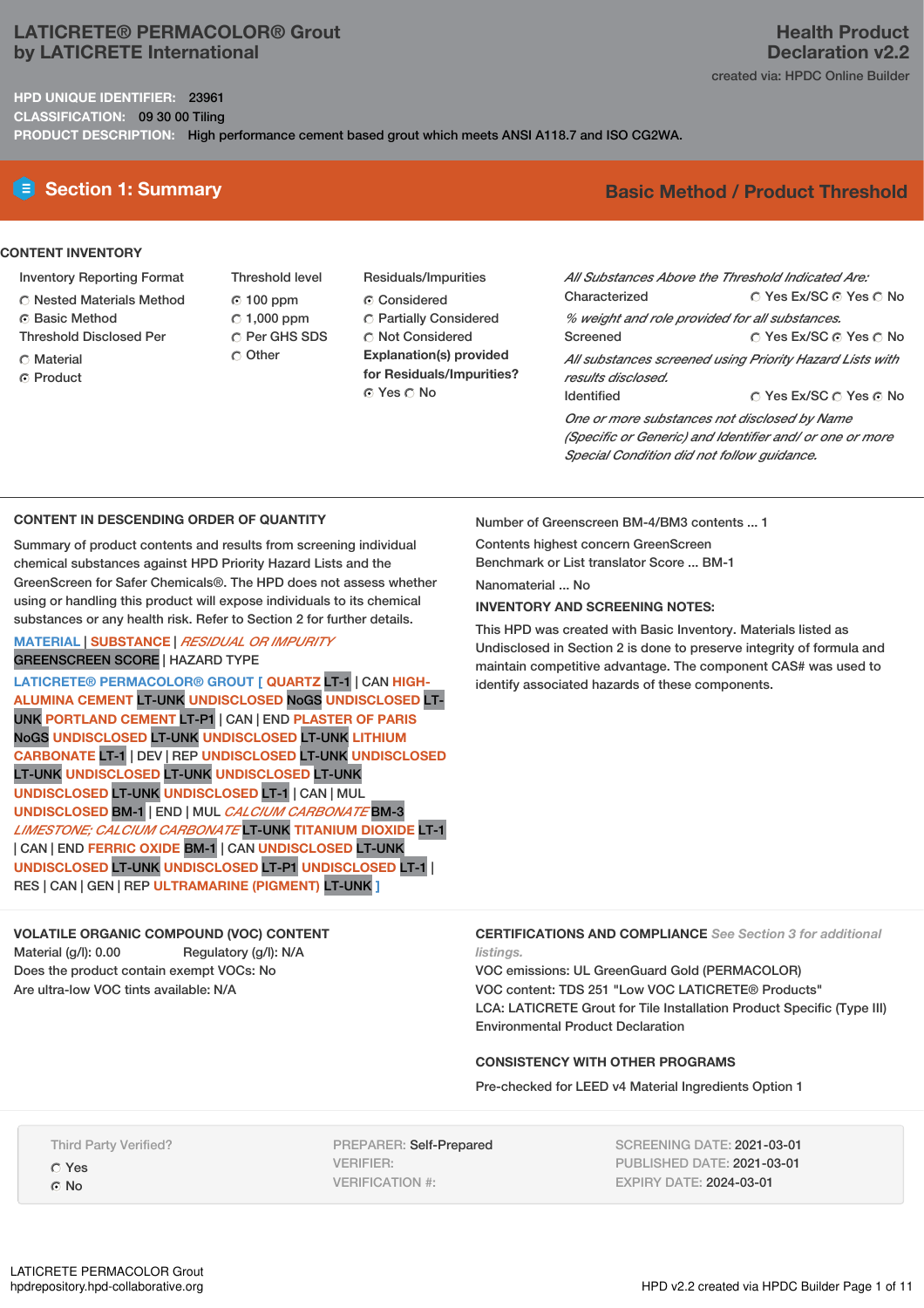This section lists contents in a product based on specific threshold(s) and reports detailed health information including hazards. This HPD uses the *inventory method indicated above, which is one of three possible methods:*

- *Basic Inventory method with Product-level threshold.*
- *Nested Material Inventory method with Product-level threshold*
- *Nested Material Inventory method with individual Material-level thresholds*

Definitions and requirements for the three inventory methods and requirements for each data field can be found in the HPD Open Standard version *2.2, available on the HPDC website at: [www.hpd-collaborative.org/hpd-2-2-standard](https://www.hpd-collaborative.org/hpd-2-2-standard)*

# **LATICRETE® PERMACOLOR® GROUT** PRODUCT THRESHOLD: 100 ppm RESIDUALS AND IMPURITIES CONSIDERED: Yes RESIDUALS AND IMPURITIES NOTES: Residuals and impurities are measured by quantitative methods and are only displayed when they are potentially greater than 100 ppm. OTHER PRODUCT NOTES: See SDS at www.laticrete.com for occupational exposure information. **QUARTZ** ID: **14808-60-7** HAZARD SCREENING METHOD: **Pharos Chemical and Materials Library** HAZARD SCREENING DATE: **2021-03-01** %: **55.0000 - 65.0000** GS: **LT-1** RC: **None** NANO: **No** SUBSTANCE ROLE: **Filler** HAZARD TYPE AGENCY AND LIST TITLES WARNINGS CAN US CDC - Occupational Carcinogens Occupational Carcinogen CAN CA EPA - Prop 65 Carcinogen - specific to chemical form or exposure route CAN US NIH - Report on Carcinogens Known to be Human Carcinogen (respirable size occupational setting) CAN CAN MAK MAC Carcinogen Group 1 - Substances that cause cancer in man CAN GROUP 1 - Agent is carcinogenic to humans - inhaled from occupational sources CAN CAN IARC IARC CAN Group 1 - Agent is Carcinogenic to humans CAN GHS - Australia H350i - May cause cancer by inhalation CAN GHS - New Zealand 6.7A - Known or presumed human carcinogens CAN GHS - Japan GHS - Japan Carcinogenicity - Category 1A [H350]

SUBSTANCE NOTES: The amount of this component may vary based on plant of manufacture.

| <b>HIGH-ALUMINA CEMENT</b> |                                                                |                 |                                   | ID: 65997-16-2                                 |
|----------------------------|----------------------------------------------------------------|-----------------|-----------------------------------|------------------------------------------------|
|                            | HAZARD SCREENING METHOD: Pharos Chemical and Materials Library |                 | HAZARD SCREENING DATE: 2021-03-01 |                                                |
| %: 20,0000 - 30,0000       | <b>GS: LT-UNK</b>                                              | <b>RC:</b> None | NANO: No                          | <b>SUBSTANCE ROLE: Binder</b>                  |
| <b>HAZARD TYPE</b>         | <b>AGENCY AND LIST TITLES</b>                                  |                 | <b>WARNINGS</b>                   |                                                |
| None found                 |                                                                |                 |                                   | No warnings found on HPD Priority Hazard Lists |
|                            |                                                                |                 |                                   |                                                |

SUBSTANCE NOTES: The amount of this component may vary based on plant of manufacture.

LATICRETE PERMACOLOR Grout<br>hpdrepository.hpd-collaborative.org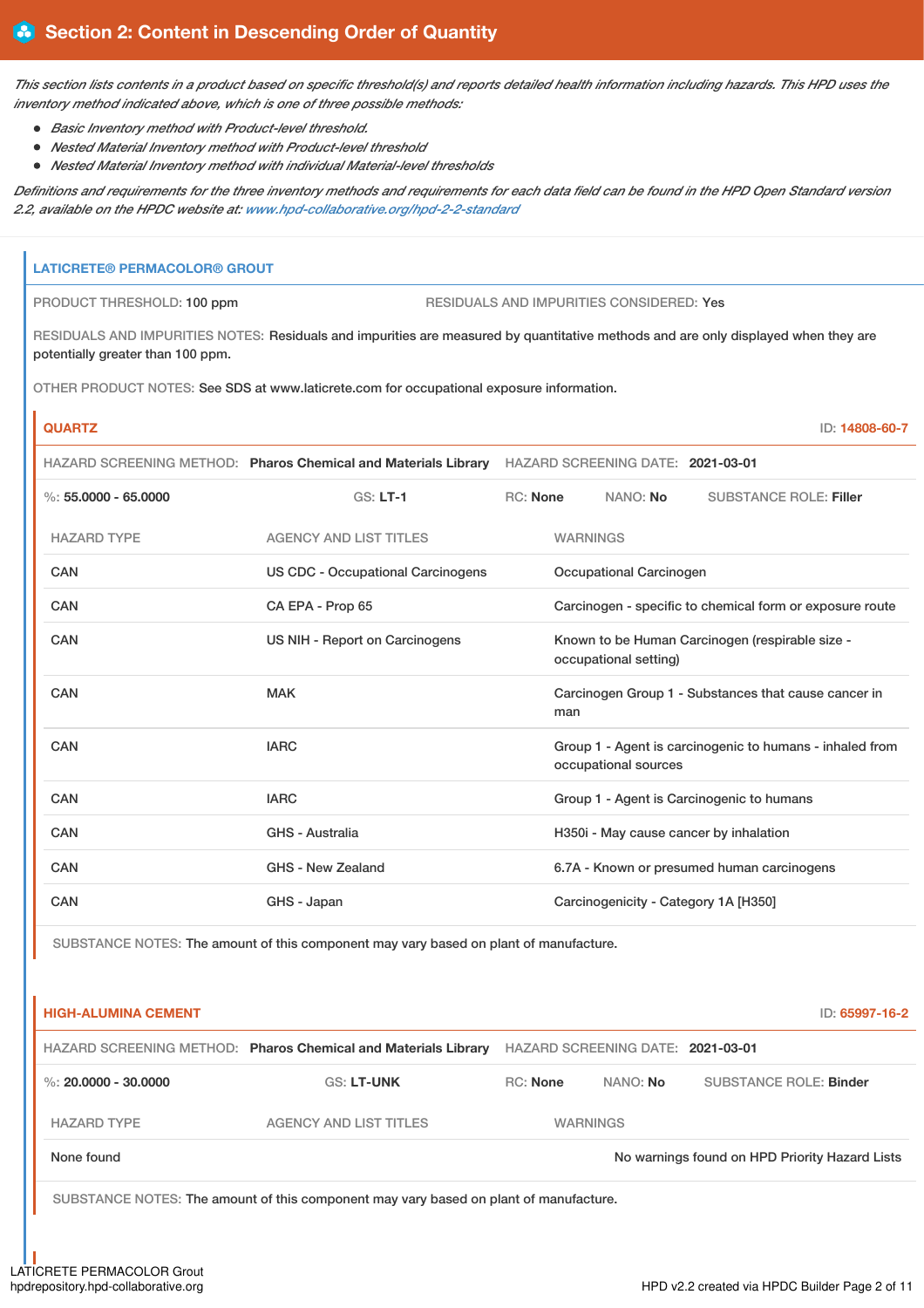| <b>UNDISCLOSED</b>      |                                                                                                                                                                                                                                                                 |                 |                                       | <b>ID: Undisclosed</b>                                 |
|-------------------------|-----------------------------------------------------------------------------------------------------------------------------------------------------------------------------------------------------------------------------------------------------------------|-----------------|---------------------------------------|--------------------------------------------------------|
|                         | HAZARD SCREENING METHOD: Pharos Chemical and Materials Library                                                                                                                                                                                                  |                 | HAZARD SCREENING DATE: 2021-03-01     |                                                        |
| %: $5.0000 - 8.0000$    | <b>GS: NoGS</b>                                                                                                                                                                                                                                                 | RC: None        | NANO: No                              | <b>SUBSTANCE ROLE: Filler</b>                          |
| <b>HAZARD TYPE</b>      | <b>AGENCY AND LIST TITLES</b>                                                                                                                                                                                                                                   |                 | <b>WARNINGS</b>                       |                                                        |
| None found              |                                                                                                                                                                                                                                                                 |                 |                                       | No warnings found on HPD Priority Hazard Lists         |
|                         | SUBSTANCE NOTES: The amount of this component may vary based on plant of manufacture. This product is shown as undisclosed to<br>preserve integrity of formula and maintain competitive advantage. The component CAS # was used to identify associated hazards. |                 |                                       |                                                        |
| <b>UNDISCLOSED</b>      |                                                                                                                                                                                                                                                                 |                 |                                       | <b>ID: Undisclosed</b>                                 |
|                         | HAZARD SCREENING METHOD: Pharos Chemical and Materials Library                                                                                                                                                                                                  |                 | HAZARD SCREENING DATE: 2021-03-01     |                                                        |
| $\%$ : 5,0000 - 7,0000  | GS: LT-UNK                                                                                                                                                                                                                                                      | <b>RC: None</b> | NANO: No                              | <b>SUBSTANCE ROLE: Binder</b>                          |
| <b>HAZARD TYPE</b>      | <b>AGENCY AND LIST TITLES</b>                                                                                                                                                                                                                                   |                 | <b>WARNINGS</b>                       |                                                        |
| None found              |                                                                                                                                                                                                                                                                 |                 |                                       | No warnings found on HPD Priority Hazard Lists         |
|                         | SUBSTANCE NOTES: The amount of this component may vary based on plant of manufacture. This product is shown as undisclosed to<br>preserve integrity of formula and maintain competitive advantage. The component CAS # was used to identify associated hazards. |                 |                                       |                                                        |
| <b>PORTLAND CEMENT</b>  |                                                                                                                                                                                                                                                                 |                 |                                       | ID: 65997-15-1                                         |
|                         | HAZARD SCREENING METHOD: Pharos Chemical and Materials Library                                                                                                                                                                                                  |                 | HAZARD SCREENING DATE: 2021-03-01     |                                                        |
| %: $2,0000 - 4,0000$    | <b>GS: LT-P1</b>                                                                                                                                                                                                                                                | <b>RC: None</b> | NANO: No                              | <b>SUBSTANCE ROLE: Binder</b>                          |
| <b>HAZARD TYPE</b>      | <b>AGENCY AND LIST TITLES</b>                                                                                                                                                                                                                                   |                 | <b>WARNINGS</b>                       |                                                        |
| CAN                     | <b>MAK</b>                                                                                                                                                                                                                                                      |                 | but not sufficient for classification | Carcinogen Group 3B - Evidence of carcinogenic effects |
| <b>END</b>              | <b>TEDX - Potential Endocrine Disruptors</b>                                                                                                                                                                                                                    |                 | <b>Potential Endocrine Disruptor</b>  |                                                        |
|                         | SUBSTANCE NOTES: The amount of this component may vary based on plant of manufacture.                                                                                                                                                                           |                 |                                       |                                                        |
| <b>PLASTER OF PARIS</b> |                                                                                                                                                                                                                                                                 |                 |                                       | ID: 26499-65-0                                         |
|                         | HAZARD SCREENING METHOD: Pharos Chemical and Materials Library HAZARD SCREENING DATE: 2021-03-01                                                                                                                                                                |                 |                                       |                                                        |
| %: $1.0000 - 2.0000$    | <b>GS: NoGS</b>                                                                                                                                                                                                                                                 | <b>RC: None</b> | NANO: No                              | <b>SUBSTANCE ROLE: Filler</b>                          |
| <b>HAZARD TYPE</b>      | <b>AGENCY AND LIST TITLES</b>                                                                                                                                                                                                                                   |                 | <b>WARNINGS</b>                       |                                                        |
| None found              |                                                                                                                                                                                                                                                                 |                 |                                       | No warnings found on HPD Priority Hazard Lists         |
|                         | SUBSTANCE NOTES: The amount of this component may vary based on plant of manufacture.                                                                                                                                                                           |                 |                                       |                                                        |
| <b>UNDISCLOSED</b>      |                                                                                                                                                                                                                                                                 |                 |                                       | ID: Undisclosed                                        |
|                         | HAZARD SCREENING METHOD: Pharos Chemical and Materials Library HAZARD SCREENING DATE: 2021-03-01                                                                                                                                                                |                 |                                       |                                                        |
| %: $1,0000 - 3,0000$    | <b>GS: LT-UNK</b>                                                                                                                                                                                                                                               | RC: None        | NANO: No                              | SUBSTANCE ROLE: Polymer species                        |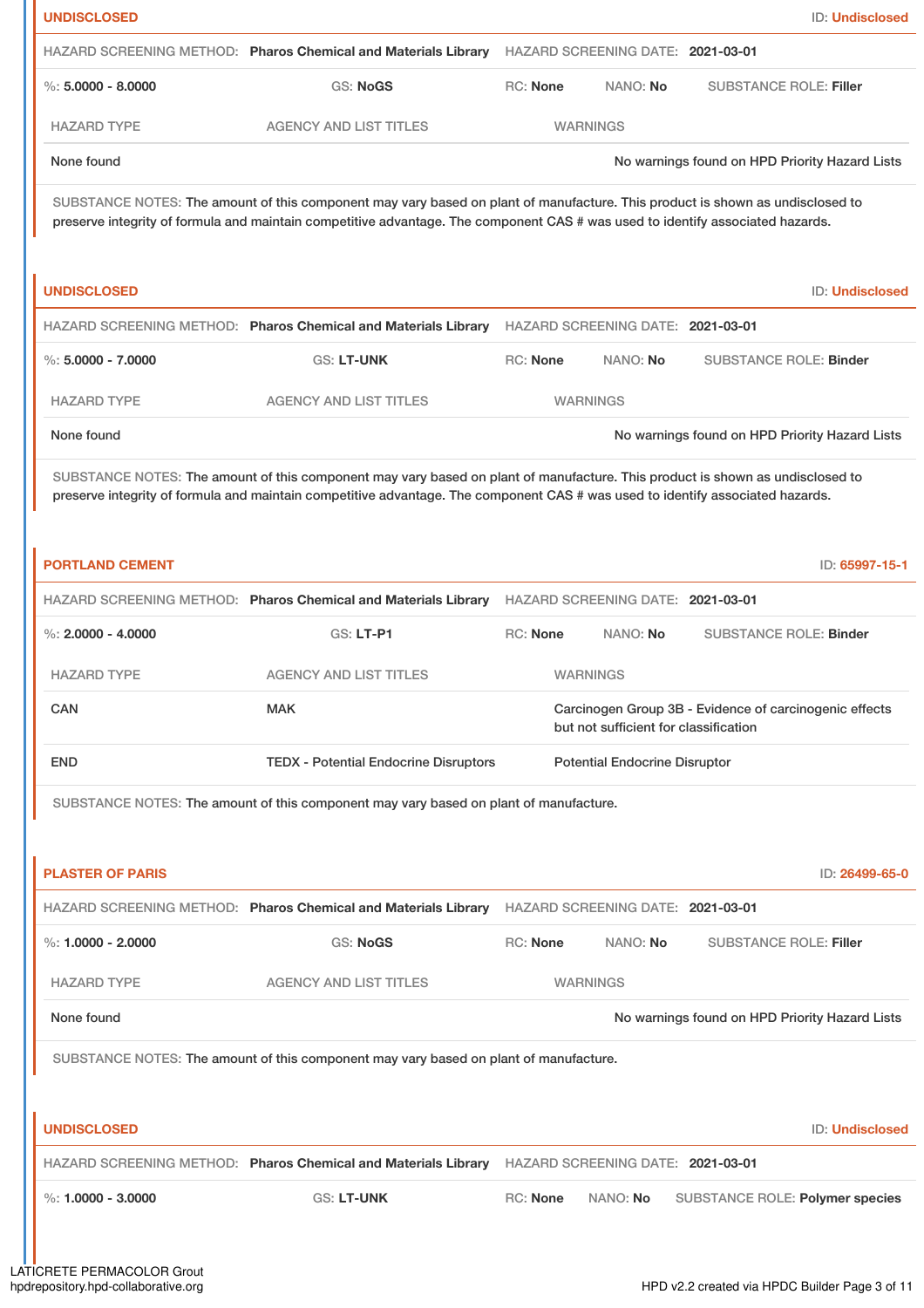SUBSTANCE NOTES: The amount of this component may vary based on plant of manufacture. This product is shown as undisclosed to preserve integrity of formula and maintain competitive advantage. The component CAS # was used to identify associated hazards.

| <b>UNDISCLOSED</b>   |                                                                |                 | <b>ID: Undisclosed</b>                                 |
|----------------------|----------------------------------------------------------------|-----------------|--------------------------------------------------------|
|                      | HAZARD SCREENING METHOD: Pharos Chemical and Materials Library |                 | HAZARD SCREENING DATE: 2021-03-01                      |
| %: $0.2000 - 0.5000$ | <b>GS: LT-UNK</b>                                              |                 | RC: None NANO: No SUBSTANCE ROLE: Processing regulator |
| <b>HAZARD TYPE</b>   | <b>AGENCY AND LIST TITLES</b>                                  | <b>WARNINGS</b> |                                                        |
| None found           |                                                                |                 | No warnings found on HPD Priority Hazard Lists         |

SUBSTANCE NOTES: The amount of this component may vary based on plant of manufacture. This product is shown as undisclosed to preserve integrity of formula and maintain competitive advantage. The component CAS # was used to identify associated hazards.

### **LITHIUM CARBONATE** ID: **554-13-2**

|                      | HAZARD SCREENING METHOD: Pharos Chemical and Materials Library | HAZARD SCREENING DATE: 2021-03-01                                         |  |  |  |  |
|----------------------|----------------------------------------------------------------|---------------------------------------------------------------------------|--|--|--|--|
| %: $0.1500 - 0.2500$ | $GS: LT-1$                                                     | RC: None NANO: No SUBSTANCE ROLE: Processing regulator                    |  |  |  |  |
| <b>HAZARD TYPE</b>   | <b>AGENCY AND LIST TITLES</b>                                  | <b>WARNINGS</b>                                                           |  |  |  |  |
| <b>DEV</b>           | CA EPA - Prop 65                                               | Developmental toxicity                                                    |  |  |  |  |
| <b>REP</b>           | GHS - New Zealand                                              | 6.8A - Known or presumed human reproductive or<br>developmental toxicants |  |  |  |  |
| <b>REP</b>           | GHS - Japan                                                    | Toxic to reproduction - Category 1A [H360]                                |  |  |  |  |

SUBSTANCE NOTES: The amount of this component may vary based on the plant of manufacture. This product is shown as undisclosed to preserve integrity of formula and maintain competitive advantage. The component CAS# was used to identify associated hazards.

| <b>UNDISCLOSED</b>   |                                                                                                                                                                                                                                                                 |                                   | <b>ID: Undisclosed</b>                         |
|----------------------|-----------------------------------------------------------------------------------------------------------------------------------------------------------------------------------------------------------------------------------------------------------------|-----------------------------------|------------------------------------------------|
|                      | HAZARD SCREENING METHOD: Pharos Chemical and Materials Library                                                                                                                                                                                                  | HAZARD SCREENING DATE: 2021-03-01 |                                                |
| %: $0.1000 - 0.2000$ | <b>GS: LT-UNK</b>                                                                                                                                                                                                                                               | RC: None                          | NANO: No SUBSTANCE ROLE: Processing regulator  |
| <b>HAZARD TYPE</b>   | <b>AGENCY AND LIST TITLES</b>                                                                                                                                                                                                                                   | <b>WARNINGS</b>                   |                                                |
| None found           |                                                                                                                                                                                                                                                                 |                                   | No warnings found on HPD Priority Hazard Lists |
|                      | SUBSTANCE NOTES: The amount of this component may vary based on plant of manufacture. This product is shown as undisclosed to<br>preserve integrity of formula and maintain competitive advantage. The component CAS # was used to identify associated hazards. |                                   |                                                |
| <b>UNDISCLOSED</b>   |                                                                                                                                                                                                                                                                 |                                   | <b>ID: Undisclosed</b>                         |
|                      | HAZARD SCREENING METHOD: Pharos Chemical and Materials Library                                                                                                                                                                                                  | HAZARD SCREENING DATE: 2021-03-01 |                                                |
| %: $0.0500 - 0.1000$ | <b>GS: LT-UNK</b>                                                                                                                                                                                                                                               | <b>RC:</b> None<br>NANO: No       | <b>SUBSTANCE ROLE: Viscosity modifier</b>      |
|                      |                                                                                                                                                                                                                                                                 |                                   |                                                |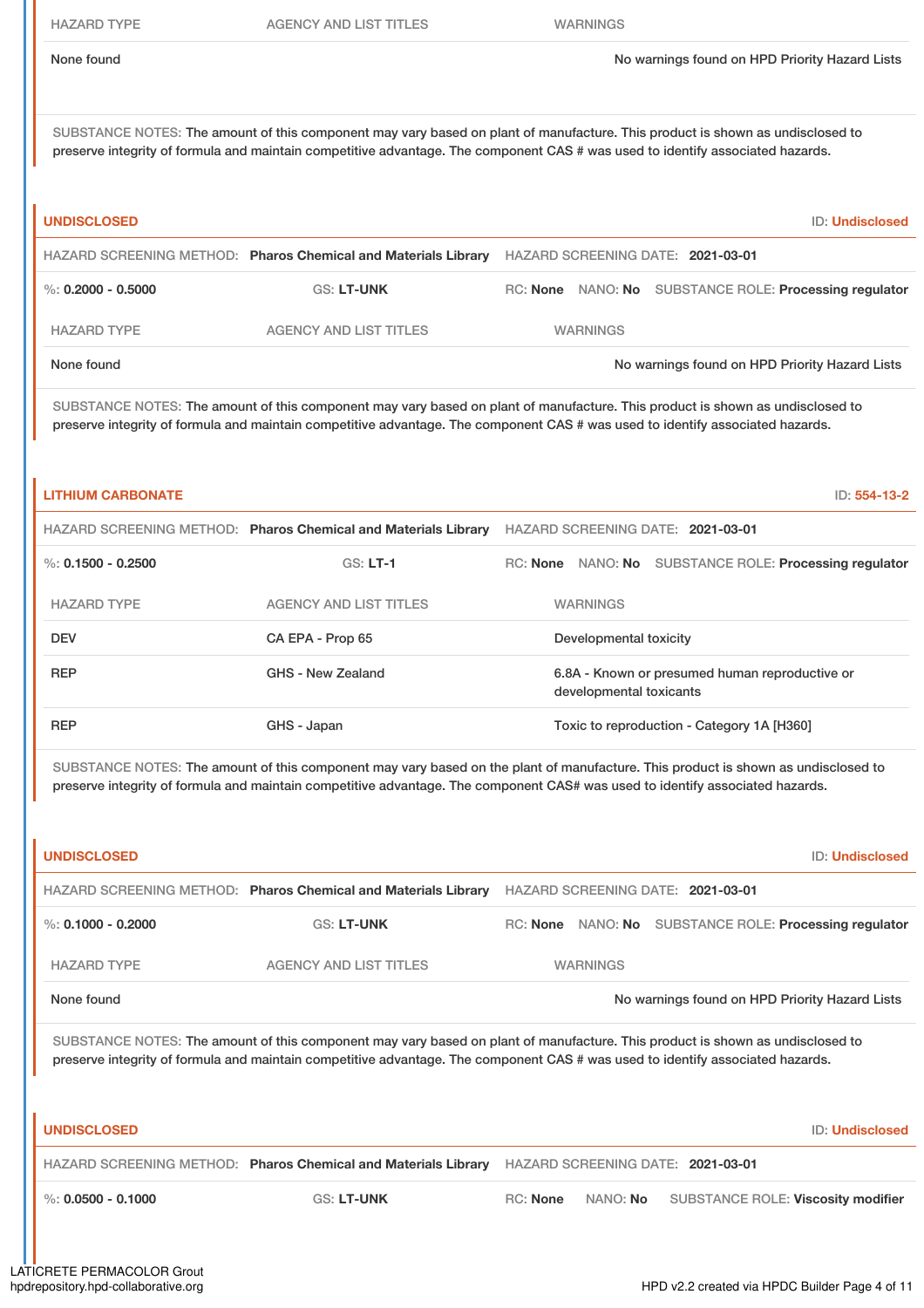| <b>HAZARD TYPE</b>   | <b>AGENCY AND LIST TITLES</b>                                                                                                                                                                                                                                   |                 | <b>WARNINGS</b>                   |  |                                                        |
|----------------------|-----------------------------------------------------------------------------------------------------------------------------------------------------------------------------------------------------------------------------------------------------------------|-----------------|-----------------------------------|--|--------------------------------------------------------|
| None found           |                                                                                                                                                                                                                                                                 |                 |                                   |  | No warnings found on HPD Priority Hazard Lists         |
|                      | SUBSTANCE NOTES: The amount of this component may vary based on plant of manufacture. This product is shown as undisclosed to<br>preserve integrity of formula and maintain competitive advantage. The component CAS # was used to identify associated hazards. |                 |                                   |  |                                                        |
| <b>UNDISCLOSED</b>   |                                                                                                                                                                                                                                                                 |                 |                                   |  | ID: Undisclosed                                        |
|                      | HAZARD SCREENING METHOD: Pharos Chemical and Materials Library                                                                                                                                                                                                  |                 | HAZARD SCREENING DATE: 2021-03-01 |  |                                                        |
| %: $0.0500 - 0.1500$ | GS: LT-UNK                                                                                                                                                                                                                                                      | <b>RC: None</b> | NANO: No                          |  | <b>SUBSTANCE ROLE: Defoamer</b>                        |
| <b>HAZARD TYPE</b>   | <b>AGENCY AND LIST TITLES</b>                                                                                                                                                                                                                                   |                 | <b>WARNINGS</b>                   |  |                                                        |
| None found           |                                                                                                                                                                                                                                                                 |                 |                                   |  | No warnings found on HPD Priority Hazard Lists         |
|                      | SUBSTANCE NOTES: The amount of this component may vary based on plant of manufacture. This product is shown as undisclosed to<br>preserve integrity of formula and maintain competitive advantage. The component CAS # was used to identify associated hazards. |                 |                                   |  |                                                        |
| UNDISCLOSED          |                                                                                                                                                                                                                                                                 |                 |                                   |  | ID: Undisclosed                                        |
|                      | HAZARD SCREENING METHOD: Pharos Chemical and Materials Library HAZARD SCREENING DATE: 2021-03-01                                                                                                                                                                |                 |                                   |  |                                                        |
| %: $0.0500 - 0.1000$ | GS: LT-UNK                                                                                                                                                                                                                                                      | <b>RC: None</b> | NANO: No                          |  | <b>SUBSTANCE ROLE: Plasticizer</b>                     |
| <b>HAZARD TYPE</b>   | <b>AGENCY AND LIST TITLES</b>                                                                                                                                                                                                                                   |                 | <b>WARNINGS</b>                   |  |                                                        |
| None found           |                                                                                                                                                                                                                                                                 |                 |                                   |  | No warnings found on HPD Priority Hazard Lists         |
|                      | SUBSTANCE NOTES: The amount of this component may vary based on plant of manufacture. This product is shown as undisclosed to<br>preserve integrity of formula and maintain competitive advantage. The component CAS # was used to identify associated hazards. |                 |                                   |  |                                                        |
| UNDISCLOSED          |                                                                                                                                                                                                                                                                 |                 |                                   |  | <b>ID: Undisclosed</b>                                 |
|                      | HAZARD SCREENING METHOD: Pharos Chemical and Materials Library HAZARD SCREENING DATE: 2021-03-01                                                                                                                                                                |                 |                                   |  |                                                        |
| %: $0.0500 - 0.2000$ | GS: LT-UNK                                                                                                                                                                                                                                                      |                 |                                   |  | RC: None NANO: No SUBSTANCE ROLE: Processing regulator |
| <b>HAZARD TYPE</b>   | <b>AGENCY AND LIST TITLES</b>                                                                                                                                                                                                                                   |                 | <b>WARNINGS</b>                   |  |                                                        |
| None found           |                                                                                                                                                                                                                                                                 |                 |                                   |  | No warnings found on HPD Priority Hazard Lists         |
|                      | SUBSTANCE NOTES: The amount of this component may vary based on plant of manufacture. This product is shown as undisclosed to<br>preserve integrity of formula and maintain competitive advantage. The component CAS # was used to identify associated hazards. |                 |                                   |  |                                                        |
| UNDISCLOSED          |                                                                                                                                                                                                                                                                 |                 |                                   |  | ID: Undisclosed                                        |
|                      | HAZARD SCREENING METHOD: Pharos Chemical and Materials Library HAZARD SCREENING DATE: 2021-03-01                                                                                                                                                                |                 |                                   |  |                                                        |
| %: $0.0500 - 0.1000$ | <b>GS: LT-1</b>                                                                                                                                                                                                                                                 | <b>RC: None</b> | NANO: No                          |  | <b>SUBSTANCE ROLE: Defoamer</b>                        |
|                      |                                                                                                                                                                                                                                                                 |                 |                                   |  |                                                        |
|                      |                                                                                                                                                                                                                                                                 |                 |                                   |  |                                                        |
|                      |                                                                                                                                                                                                                                                                 |                 |                                   |  |                                                        |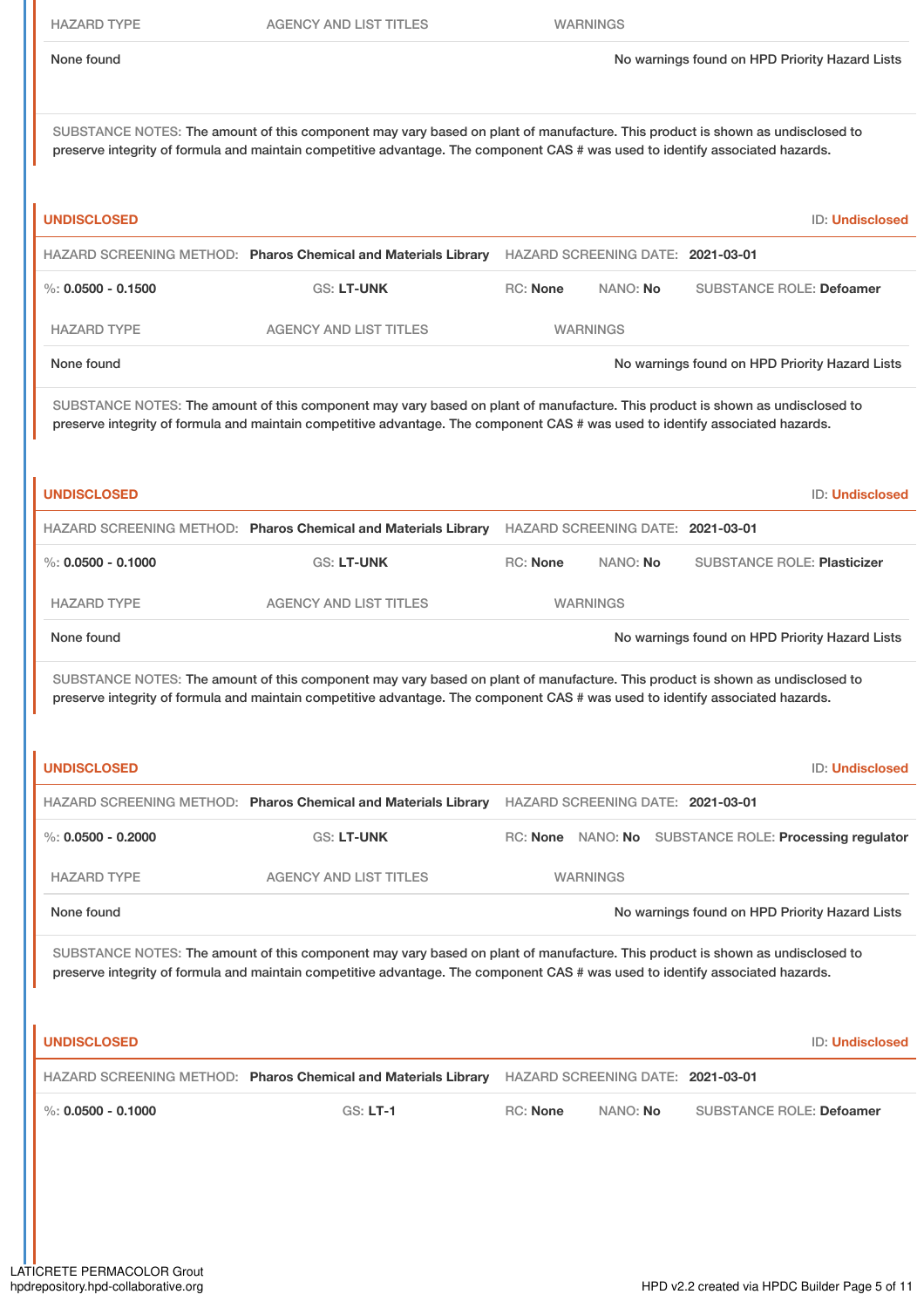| <b>HAZARD TYPE</b> | AGENCY AND LIST TITLES     | <b>WARNINGS</b>                                                                                   |
|--------------------|----------------------------|---------------------------------------------------------------------------------------------------|
| CAN                | EU - GHS (H-Statements)    | H350 - May cause cancer                                                                           |
| CAN                | EU - REACH Annex XVII CMRs | Carcinogen Category 2 - Substances which should be<br>regarded as if they are Carcinogenic to man |
| CAN                | EU - Annex VI CMRs         | Carcinogen Category 1B - Presumed Carcinogen based<br>on animal evidence                          |
| <b>MUL</b>         | ChemSec - SIN List         | CMR - Carcinogen, Mutagen &/or Reproductive Toxicant                                              |
| CAN                | <b>GHS - Australia</b>     | H350 - May cause cancer                                                                           |
|                    |                            |                                                                                                   |

SUBSTANCE NOTES: The amount of this component may vary based on plant of manufacture. This product is shown as undisclosed to preserve integrity of formula and maintain competitive advantage. The component CAS # was used to identify associated hazards.

| <b>UNDISCLOSED</b>       |                                                                                                                                                                                                                  |                 |                                      |                                                | <b>ID: Undisclosed</b> |
|--------------------------|------------------------------------------------------------------------------------------------------------------------------------------------------------------------------------------------------------------|-----------------|--------------------------------------|------------------------------------------------|------------------------|
|                          | HAZARD SCREENING METHOD: Pharos Chemical and Materials Library                                                                                                                                                   |                 | HAZARD SCREENING DATE: 2021-03-01    |                                                |                        |
| %: $0.0100 - 0.0150$     | <b>GS: BM-1</b>                                                                                                                                                                                                  | <b>RC:</b> None | NANO: No                             | <b>SUBSTANCE ROLE: Biocide</b>                 |                        |
| <b>HAZARD TYPE</b>       | <b>AGENCY AND LIST TITLES</b>                                                                                                                                                                                    |                 | <b>WARNINGS</b>                      |                                                |                        |
| <b>END</b>               | <b>TEDX - Potential Endocrine Disruptors</b>                                                                                                                                                                     |                 | <b>Potential Endocrine Disruptor</b> |                                                |                        |
| <b>MUL</b>               | German FEA - Substances Hazardous to<br>Waters                                                                                                                                                                   |                 |                                      | Class 3 - Severe Hazard to Waters              |                        |
|                          | SUBSTANCE NOTES: The amount of this component may vary based on plant of manufacture.                                                                                                                            |                 |                                      |                                                |                        |
|                          |                                                                                                                                                                                                                  |                 |                                      |                                                |                        |
| <b>CALCIUM CARBONATE</b> |                                                                                                                                                                                                                  |                 |                                      |                                                | ID: 471-34-1           |
|                          | HAZARD SCREENING METHOD: Pharos Chemical and Materials Library                                                                                                                                                   |                 | HAZARD SCREENING DATE: 2021-03-01    |                                                |                        |
| %: Impurity/Residual     | <b>GS: BM-3</b>                                                                                                                                                                                                  | RC: None        | NANO: No                             | <b>SUBSTANCE ROLE: Impurity/Residual</b>       |                        |
| <b>HAZARD TYPE</b>       | <b>AGENCY AND LIST TITLES</b>                                                                                                                                                                                    |                 | <b>WARNINGS</b>                      |                                                |                        |
| None found               |                                                                                                                                                                                                                  |                 |                                      | No warnings found on HPD Priority Hazard Lists |                        |
|                          | SUBSTANCE NOTES: This substance is an impurity or residual. This impurity/residual may or may not be present based on the source of the<br>raw material and, if present, may or may not be greater than 100 ppm. |                 |                                      |                                                |                        |

| <b>LIMESTONE: CALCIUM CARBONATE</b> |                                                                |                 |                 | ID: 1317-65-3                                  |
|-------------------------------------|----------------------------------------------------------------|-----------------|-----------------|------------------------------------------------|
|                                     | HAZARD SCREENING METHOD: Pharos Chemical and Materials Library |                 |                 | HAZARD SCREENING DATE: 2021-03-01              |
| %: Impurity/Residual                | <b>GS: LT-UNK</b>                                              | <b>RC:</b> None | NANO: No        | <b>SUBSTANCE ROLE: Impurity/Residual</b>       |
| <b>HAZARD TYPE</b>                  | <b>AGENCY AND LIST TITLES</b>                                  |                 | <b>WARNINGS</b> |                                                |
| None found                          |                                                                |                 |                 | No warnings found on HPD Priority Hazard Lists |

SUBSTANCE NOTES: This substance is an impurity or residual. This impurity/residual may or may not be present based on the source of the raw material and, if present, may or may not be greater than 100 ppm.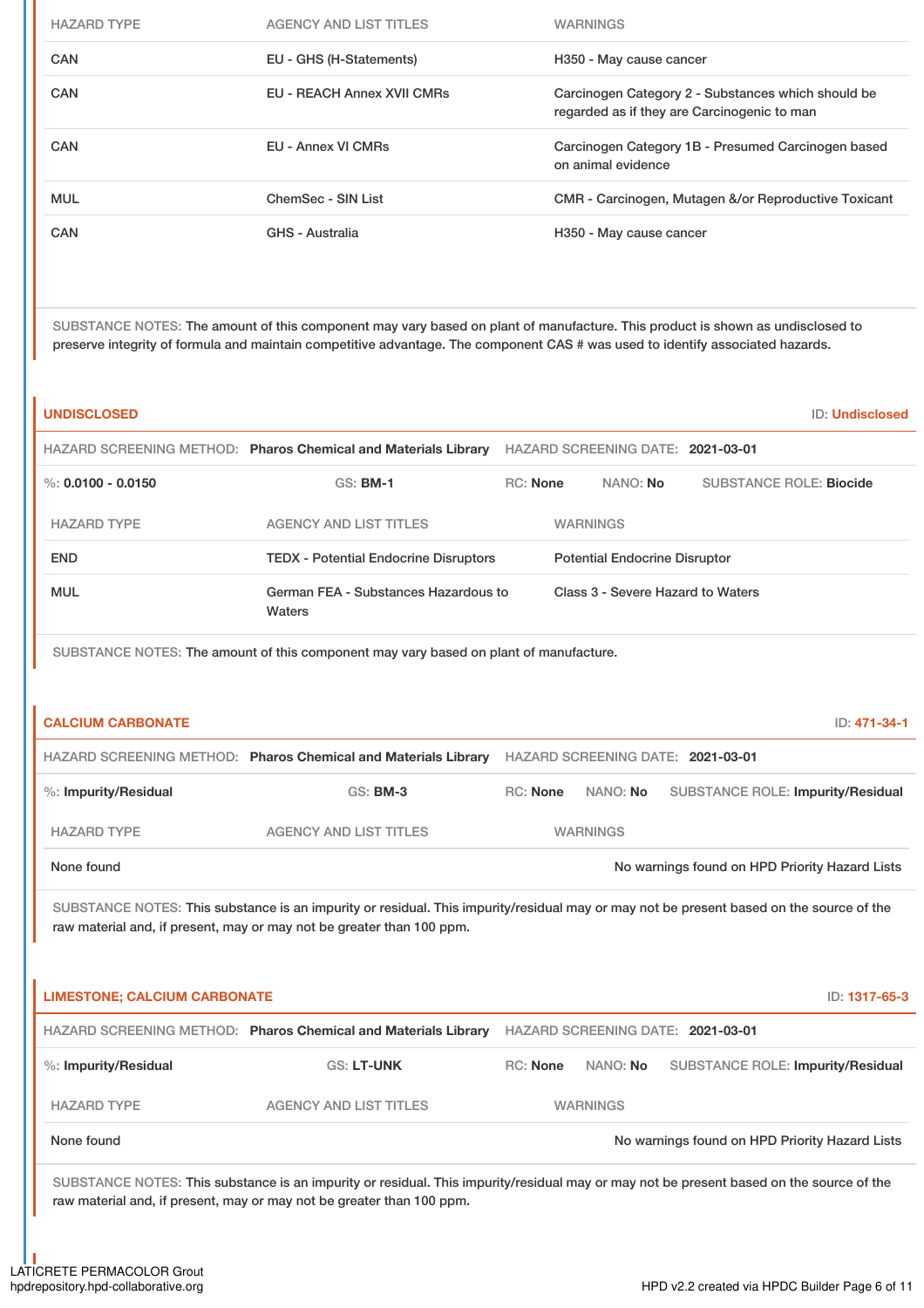|                      | HAZARD SCREENING METHOD: Pharos Chemical and Materials Library HAZARD SCREENING DATE: 2021-03-01                  |                                                                                                         |                                                                                   |  |                                                        |  |
|----------------------|-------------------------------------------------------------------------------------------------------------------|---------------------------------------------------------------------------------------------------------|-----------------------------------------------------------------------------------|--|--------------------------------------------------------|--|
| %: $0.0000 - 8.0000$ | GS: LT-1                                                                                                          | RC: None                                                                                                | NANO: No                                                                          |  | <b>SUBSTANCE ROLE: Pigment</b>                         |  |
| <b>HAZARD TYPE</b>   | <b>AGENCY AND LIST TITLES</b>                                                                                     |                                                                                                         | <b>WARNINGS</b>                                                                   |  |                                                        |  |
| <b>CAN</b>           | EU - GHS (H-Statements)                                                                                           |                                                                                                         | H351 - Suspected of causing cancer                                                |  |                                                        |  |
| CAN                  | <b>US CDC - Occupational Carcinogens</b>                                                                          |                                                                                                         | Occupational Carcinogen                                                           |  |                                                        |  |
| CAN                  | CA EPA - Prop 65                                                                                                  |                                                                                                         | Carcinogen - specific to chemical form or exposure route                          |  |                                                        |  |
| CAN                  | <b>IARC</b>                                                                                                       |                                                                                                         | Group 2B - Possibly carcinogenic to humans - inhaled<br>from occupational sources |  |                                                        |  |
| CAN                  | <b>MAK</b>                                                                                                        | Carcinogen Group 3A - Evidence of carcinogenic effects<br>but not sufficient to establish MAK/BAT value |                                                                                   |  |                                                        |  |
| <b>END</b>           | <b>TEDX - Potential Endocrine Disruptors</b>                                                                      |                                                                                                         | <b>Potential Endocrine Disruptor</b>                                              |  |                                                        |  |
| CAN                  | <b>MAK</b>                                                                                                        |                                                                                                         | risk under MAK/BAT levels                                                         |  | Carcinogen Group 4 - Non-genotoxic carcinogen with low |  |
|                      | SUBSTANCE NOTES: The amount of this component may vary based on plant of manufacture and intended color of grout. |                                                                                                         |                                                                                   |  |                                                        |  |
| <b>FERRIC OXIDE</b>  |                                                                                                                   |                                                                                                         |                                                                                   |  | ID: 1309-37-1                                          |  |
|                      | HAZARD SCREENING METHOD: Pharos Chemical and Materials Library HAZARD SCREENING DATE: 2021-03-01                  |                                                                                                         |                                                                                   |  |                                                        |  |
| %: $0.0000 - 1.0000$ | <b>GS: BM-1</b>                                                                                                   | RC: None                                                                                                | NANO: No                                                                          |  | <b>SUBSTANCE ROLE: Pigment</b>                         |  |
| <b>HAZARD TYPE</b>   | <b>AGENCY AND LIST TITLES</b>                                                                                     |                                                                                                         | <b>WARNINGS</b>                                                                   |  |                                                        |  |
| CAN                  | <b>MAK</b>                                                                                                        | Carcinogen Group 3B - Evidence of carcinogenic effects<br>but not sufficient for classification         |                                                                                   |  |                                                        |  |
|                      | SUBSTANCE NOTES: The amount of this component may vary based on plant of manufacture and intended color of grout. |                                                                                                         |                                                                                   |  |                                                        |  |
| <b>UNDISCLOSED</b>   |                                                                                                                   |                                                                                                         |                                                                                   |  | <b>ID: Undisclosed</b>                                 |  |

|                      | HAZARD SCREENING METHOD: Pharos Chemical and Materials Library HAZARD SCREENING DATE: 2021-03-01 |                 |          |                         |  |
|----------------------|--------------------------------------------------------------------------------------------------|-----------------|----------|-------------------------|--|
| %: $0.0000 - 2.0000$ | <b>GS: LT-UNK</b>                                                                                | RC: None        | NANO: No | SUBSTANCE ROLE: Piament |  |
| HAZARD TYPE          | AGENCY AND LIST TITLES                                                                           | <b>WARNINGS</b> |          |                         |  |

# None found Now arrings found on HPD Priority Hazard Lists

SUBSTANCE NOTES: The amount of this component may vary based on plant of manufacture and intended color of grout.

| <b>UNDISCLOSED</b>   |                                                                |                                   |          | ID: Undisclosed                                |
|----------------------|----------------------------------------------------------------|-----------------------------------|----------|------------------------------------------------|
|                      | HAZARD SCREENING METHOD: Pharos Chemical and Materials Library | HAZARD SCREENING DATE: 2021-03-01 |          |                                                |
| %: $0.0000 - 2.0000$ | <b>GS: LT-UNK</b>                                              | RC: None                          | NANO: No | <b>SUBSTANCE ROLE: Pigment</b>                 |
| <b>HAZARD TYPE</b>   | <b>AGENCY AND LIST TITLES</b>                                  | <b>WARNINGS</b>                   |          |                                                |
| None found           |                                                                |                                   |          | No warnings found on HPD Priority Hazard Lists |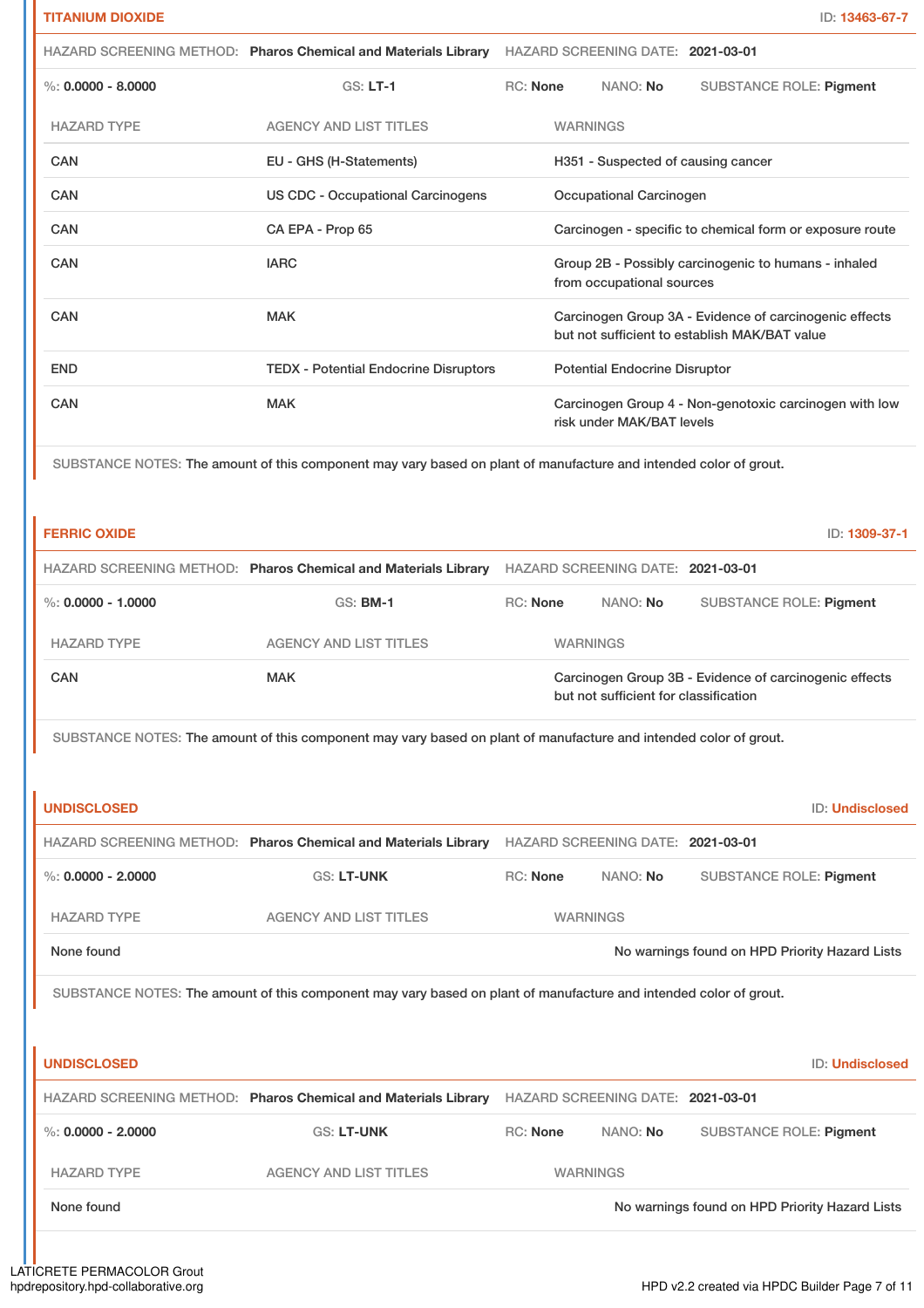SUBSTANCE NOTES: The amount of this component may vary based on plant of manufacture and intended color of grout.

| <b>UNDISCLOSED</b>           |                                                                                                                   |                                                                      |                                   |                                                | <b>ID: Undisclosed</b> |
|------------------------------|-------------------------------------------------------------------------------------------------------------------|----------------------------------------------------------------------|-----------------------------------|------------------------------------------------|------------------------|
|                              | HAZARD SCREENING METHOD: Pharos Chemical and Materials Library                                                    |                                                                      | HAZARD SCREENING DATE: 2021-03-01 |                                                |                        |
| %: $0.0000 - 2.0000$         | <b>GS: LT-P1</b>                                                                                                  | <b>RC: None</b>                                                      | NANO: No                          | <b>SUBSTANCE ROLE: Pigment</b>                 |                        |
| <b>HAZARD TYPE</b>           | <b>AGENCY AND LIST TITLES</b>                                                                                     |                                                                      | <b>WARNINGS</b>                   |                                                |                        |
| None found                   |                                                                                                                   |                                                                      |                                   | No warnings found on HPD Priority Hazard Lists |                        |
|                              | SUBSTANCE NOTES: The amount of this component may vary based on plant of manufacture and intended color of grout. |                                                                      |                                   |                                                |                        |
| <b>UNDISCLOSED</b>           |                                                                                                                   |                                                                      |                                   |                                                | ID: Undisclosed        |
|                              | HAZARD SCREENING METHOD: Pharos Chemical and Materials Library HAZARD SCREENING DATE: 2021-03-01                  |                                                                      |                                   |                                                |                        |
| $\%$ : 0.0000 - 2.0000       | $GS: LT-1$                                                                                                        | RC: None                                                             | NANO: No                          | <b>SUBSTANCE ROLE: Pigment</b>                 |                        |
| <b>HAZARD TYPE</b>           | <b>AGENCY AND LIST TITLES</b>                                                                                     |                                                                      | <b>WARNINGS</b>                   |                                                |                        |
| <b>RES</b>                   | <b>AOEC - Asthmagens</b>                                                                                          | Asthmagen (G) - generally accepted                                   |                                   |                                                |                        |
| CAN                          | <b>MAK</b>                                                                                                        | Carcinogen Group 2 - Considered to be carcinogenic for<br>man        |                                   |                                                |                        |
| <b>RES</b>                   | <b>MAK</b>                                                                                                        | Sensitizing Substance Sah - Danger of airway & skin<br>sensitization |                                   |                                                |                        |
| <b>GEN</b>                   | <b>MAK</b>                                                                                                        | Germ Cell Mutagen 3a                                                 |                                   |                                                |                        |
| <b>REP</b>                   | <b>GHS - Australia</b>                                                                                            |                                                                      | H360F - May damage fertility      |                                                |                        |
|                              | SUBSTANCE NOTES: The amount of this component may vary based on plant of manufacture and intended color of grout. |                                                                      |                                   |                                                |                        |
|                              |                                                                                                                   |                                                                      |                                   |                                                |                        |
| <b>ULTRAMARINE (PIGMENT)</b> |                                                                                                                   |                                                                      |                                   |                                                | ID: 57455-37-5         |
|                              | HAZARD SCREENING METHOD: Pharos Chemical and Materials Library                                                    |                                                                      | HAZARD SCREENING DATE: 2021-03-01 |                                                |                        |
| %: $0.0000 - 2.0000$         | <b>GS: LT-UNK</b>                                                                                                 | RC: None                                                             | NANO: No                          | <b>SUBSTANCE ROLE: Pigment</b>                 |                        |
| <b>HAZARD TYPE</b>           | <b>AGENCY AND LIST TITLES</b>                                                                                     | <b>WARNINGS</b>                                                      |                                   |                                                |                        |
| None found                   |                                                                                                                   |                                                                      |                                   | No warnings found on HPD Priority Hazard Lists |                        |

SUBSTANCE NOTES: The amount of this component may vary based on plant of manufacture and intended color of grout.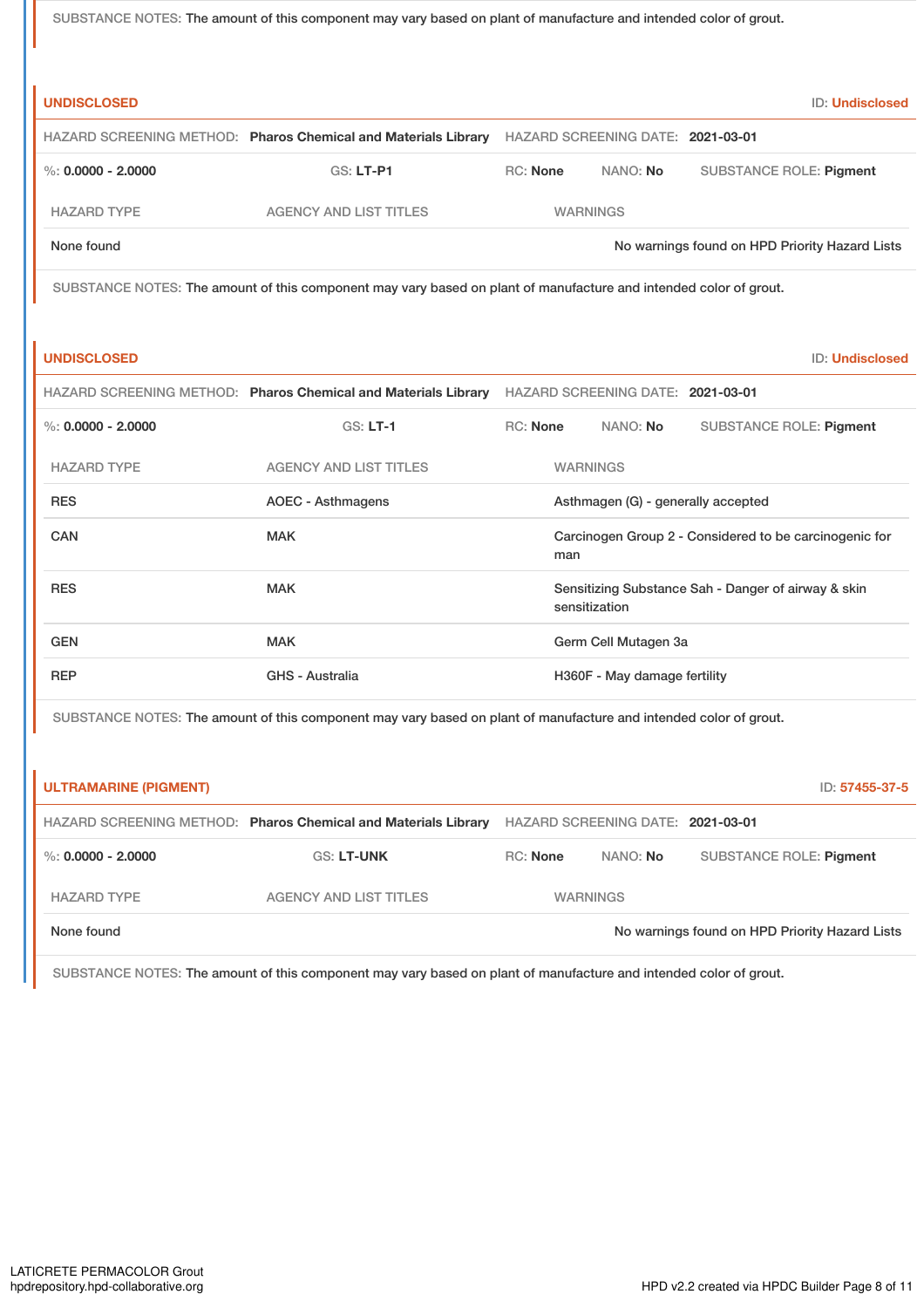This section lists applicable certification and standards compliance information for VOC emissions and VOC content. Other types of health or *environmental performance testing or certifications completed for the product may be provided.*

| <b>VOC EMISSIONS</b>                                                                                                                                                        | UL GreenGuard Gold (PERMACOLOR)               |       |                                            |  |
|-----------------------------------------------------------------------------------------------------------------------------------------------------------------------------|-----------------------------------------------|-------|--------------------------------------------|--|
| CERTIFYING PARTY: Third Party<br><b>APPLICABLE FACILITIES: Applies to All Facilities.</b><br><b>CERTIFICATE URL:</b><br>http://certificates.ulenvironment.com/default.aspx? | ISSUE DATE: 2009-07- EXPIRY DATE: 2021-<br>07 | 07-09 | <b>CERTIFIER OR LAB: UL</b><br>Environment |  |

id=4870&t=cs

CERTIFICATION AND COMPLIANCE NOTES: Meets LEED v4.1 Credit "Low Emitting Materials" Emissions Requirements. This product was tested in accordance with California Department of Public Health (CDPH) v1.2 in an office and classroom environment.

| <b>VOC CONTENT</b>                                                                                                                                                                                              | TDS 251 "Low VOC LATICRETE® Products"   |  |                                    |
|-----------------------------------------------------------------------------------------------------------------------------------------------------------------------------------------------------------------|-----------------------------------------|--|------------------------------------|
| CERTIFYING PARTY: Self-declared<br>APPLICABLE FACILITIES: Applies to All Facilities.<br><b>CERTIFICATE URL:</b><br>https://cdn.laticrete.com/~/media/support-and-<br>downloads/technical-datasheets/tds251.ashx | ISSUE DATE: 2020-08- EXPIRY DATE:<br>12 |  | <b>CERTIFIER OR LAB: LATICRETE</b> |

CERTIFICATION AND COMPLIANCE NOTES: Meets LEED v4.1 Credit "Low Emitting Materials" VOC Content Requirements per SCAQMD Rule 1168 (Tile Adhesive).

| <b>LCA</b>                                                                                                                                                                                                                                                        | <b>LATICRETE Grout for Tile Installation Product Specific (Type III) Environmental</b><br><b>Product Declaration</b> |           |                                            |  |
|-------------------------------------------------------------------------------------------------------------------------------------------------------------------------------------------------------------------------------------------------------------------|----------------------------------------------------------------------------------------------------------------------|-----------|--------------------------------------------|--|
| CERTIFYING PARTY: Third Party<br>APPLICABLE FACILITIES: Applies to All Facilities in North<br>America<br><b>CERTIFICATE URL:</b><br>https://cdn.laticrete.com/~/media/environmental-product-<br>data-sheets/cement-grout-for-tile-and-stone-<br>installation.ashx | ISSUE DATE: 2016-11- EXPIRY DATE: 2021-<br>-29                                                                       | $11 - 28$ | <b>CERTIFIER OR LAB: UL</b><br>Environment |  |
| CERTIFICATION AND COMPLIANCE NOTES: Meets LEED y 14 Credit "Building Product Disclosure and Ontimization-Environmental Product                                                                                                                                    |                                                                                                                      |           |                                            |  |

CERTIFICATION AND COMPLIANCE NOTES: Meets LEED v.14 Credit "Building Product Disclosure and Optimization-Environmental Product Declarations" requirements as a Product Specific (Type III) EPD.

# **Section 4: Accessories**

This section lists related products or materials that the manufacturer requires or recommends for installation (such as adhesives or fasteners), maintenance, cleaning, or operations. For information relating to the contents of these related products, refer to their applicable Health Product *Declarations, if available.*

**WATER WATER HPD** URL: No **HPD** Available

CONDITION WHEN RECOMMENDED OR REQUIRED AND/OR OTHER NOTES:

LATICRETE PERMACOLOR Grout to be mixed with water only following mix ratio and directions as stated on product data sheet.

# **Section 5: General Notes**

LATICRETE® PERMACOLOR® Grout meets the Living Building Challenge v4.0 requirement that the product does not contain any of the Red Listed Materials or Chemicals. Specifically, LATICRETE PERMACOLOR Grout does not contain the following: Antimicrobials (marketed with a health claim) •Alkylphenols and related compounds •Asbestos •Bisphenol A (BPA) and structural analogues •California Banned Solvents •Chlorinated Polymers, including Chlorinated polyethylene (CPE), Chlorinated Polyvinyl Chloride (CPVC), Chloroprene (neoprene monomer), Chlorosulfonated polyethylene (CSPE), Polyvinylidiene chloride (PVDC), and Polyvinyl Chloride (PVC) •Chlorobenzenes •Chlorofluorocarbons (CFCs) & Hydrochlorofluorocarbons (HCFCs) •Formaldehyde (added) • Monomeric, polymeric and organo-phosphate halogenated flame retardants (HFRs) •Organotin Compounds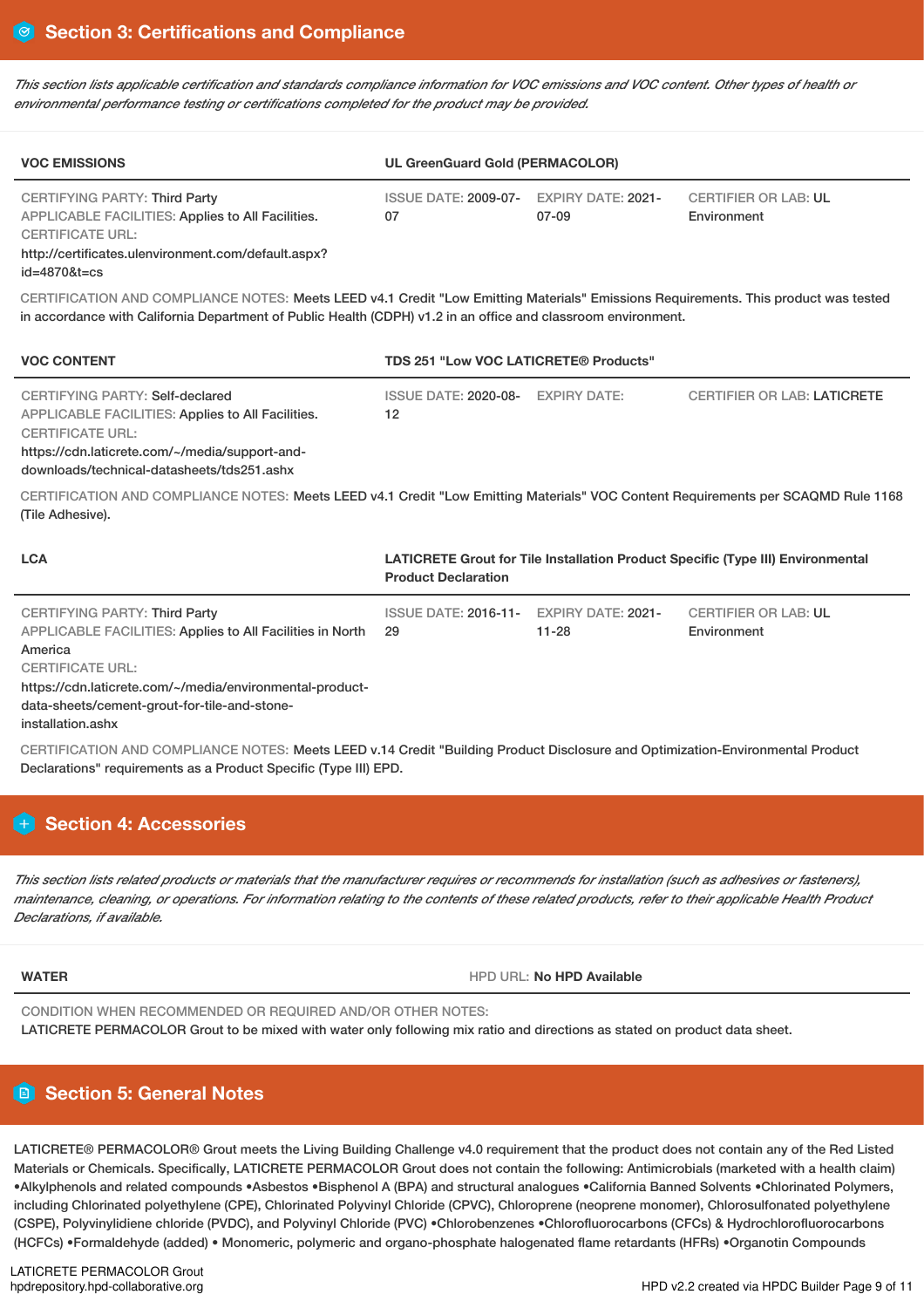•Perfluorinated Compounds (PFCs) •Phthalates (orthophthalates) •Polychlorinated Biphenyls (PCBs) •Polycyclic Aromatic Hydrocarbons (PAH) •Short-Chain and Medium-Chain Chlorinated Paraffins •Toxic Heavy Metals - Arsenic, Cadmium, Chromium, Lead (added), and Mercury •Wood treatments containing Creosote, Arsenic or Pentachlorophenol. See Section 1 for Volatile Organic Compounds (VOC) (wet applied products) information.